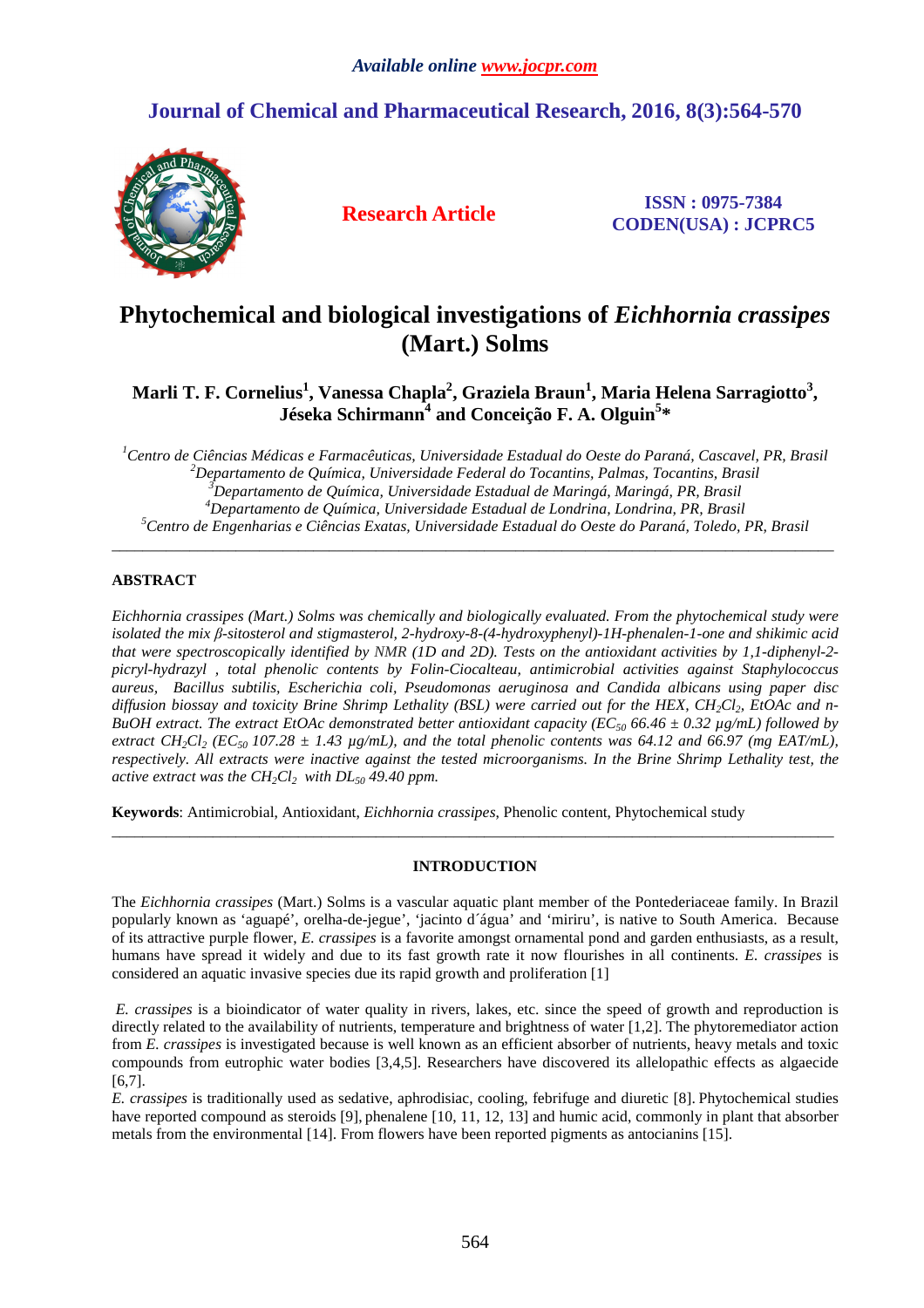Although this plant is native from South America [16], the most of reports about of chemical composition and biological activity from *E. crassipes* are about the plant cultured in other regions of the world [17, 18]. Our aim was the evaluation the biologic activity and chemical composition of *E. crassipes* collected in Parana state–Brazil.

\_\_\_\_\_\_\_\_\_\_\_\_\_\_\_\_\_\_\_\_\_\_\_\_\_\_\_\_\_\_\_\_\_\_\_\_\_\_\_\_\_\_\_\_\_\_\_\_\_\_\_\_\_\_\_\_\_\_\_\_\_\_\_\_\_\_\_\_\_\_\_\_\_\_\_\_\_\_

#### **EXPERIMENTAL SECTION**

#### **Chemicals**

Folin-Ciocalteu reagent, DPPH (1,1-diphenyl-2-picryl-hydrazyl), solvents, silica gel, Sephaex® LH-20, vanillin and Liebermann**-**Burchard reagents. All other chemicals used in this study were of analytical grade.

#### **Instrumentation**

UV-Vis PG spectrophotometer, Column chromatography, TLC, UV light 254 and 365 nm, <sup>1</sup>H NMR, <sup>13</sup>C NMR, HMBC and HMQC spectra were recovered on VARIAN-300.

#### **Plant Material**

*Eichhornia crassipes* (Mart.) Solms was collected at Centro de Pesquisa em Aquicultura Ambiental – CPAA/UNIOESTE – Toledo City, Parana State – Brazil, in August 2010. A voucher specimen (number 6389) is deposited in the UNOP herbarium of the Universidade Estadual do Oeste do Parana (UNIOESTE).

#### **Extraction and Purification of the Compounds**

The dry leaves of *Eichhornia crassipes* (Mart.) Solms (1.135 kg) were powdered and macerated with EtOH-H2O (8/2, v/v) at room temperature during six days. Hydroethanol crude extract was fractionated in increasing polarity successively to yield n-hexane fraction (HEX 14.70 g), dichloromethane fraction (DCM 13.97 g), ethyl acetate fraction (EtOAc 23.65 g), and n-butanol fraction (n-BuOH 186.55 g).

Part of the HEX fraction (6.33 g) was submitted to silica gel column chromatography (CC) (HEX/DCM/MeOH from 1/0/0 to 0/0/1) to produce nine fractions (FH1-9). Fraction FH6 (3.06 g) was fractionated in silica gel column chromatography eluting with a stepwise gradient of HEX−DCM−EtOAc-MeOH (from 1:1:0:0 to 0:0:0:1, v/v/v) to afford the sub-fraction 1-11 (250 mL). The sub-fraction 3 (360.0 mg) was purified by silica gel column chromatography eluting with DCM, to afford the mix  $1 + 2$  (20.0 mg).

Part of the DCM fraction (1.50 g) was subjected to reversed-phase silica gel column chromatography eluting with a stepwise gradient of MeOH/H<sub>2</sub>O/EtOAc (from 1:1:0 to 0:0:1,  $v/v/v$ ) to affortd eight fraction (DCA1-8). The fraction DCA1 (660.0 mg) was further purified by Sephadex LH-20 CC eluting with MeOH to give the compound **3** (9.0 mg).

Part of the EtOAc fraction (800.0 mg) was further fractionated on a Sephadex LH-20 column eluting with EtOAc/MeOH (1/1, v/v) to yield seven fractions (1−7). Fraction 4 (60 mg) was subjected to silica gel CC eluting with a stepwise gradient of EtOAc/MeOH (from 1:0 to 0:1) to afford **4** (20.0 mg).

*β*-sitosterol (**1**) + stigmasterol (**2**): white, amorphous powder. <sup>1</sup>H NMR data [300 MHz, CDCl<sub>3</sub>, δ (ppm), multiplicity and *J* (Hz)]: δ 3.52 (*m*, H-3, **1** + **2**), 2.00 (*m,* H-4, **1** + **2**), 5.35 (*sl*, H-6, **1** + **2**), 2.30 (*m,* H-8, **1** + **2**), 1.50  $(m, H-15, 1 + 2)$ , 1.85  $(m, H-16, 1 + 2)$ , 0.68  $(s, CH_3-18, 1)$ , 0.69  $(s, CH_3-18, 2)$ , 1.01  $(s, CH_3-19, 1 + 2)$ , 0.92  $(d,$ *J*=6.5 Hz, CH3-21, **1**), 1.02 (*d*, *J*= 6.5 Hz CH3-21, **2**), 5.15 (*dd*, *J*=15.9 Hz, H-22, **2**), 5.01 (*dd*, *J*=15.9 Hz, H-23, **2**), 0.83 (*d*, *J*=6,5 Hz H-26, **1**), 0.84 (*d*, *J*=6.5 Hz, H-26, **2**), 0.81 (*d*, *J*=6.5 Hz, H-27, **1**), 0.79 (*d*, *J*=6.5 Hz, H-27, **2**), 0.84 (*t*, *J*=7.5 Hz, H-29, **1**), 0.80 (*t*, *J*=7.5 Hz, H-29, **2**). <sup>13</sup>C NMR data [75 MHz, CDCl3*,* , δ (ppm)]: δ 37.3 (C-1, **1** + **2**), 31.7 (C-2, **1** + **2**), 72.6 (C-3, **1** + **2**), 42.3 (C-4, **1** + **2**), 140.7 (C-5, **1** + **2**), 121.9 (C-6, **1** + **2**), 31.9 (C-7, **1** + **2**), 31.6 (C-8, **1** + **2**), 50.2 (C-9, **1** + **2**), 36.5 (C-10, **1** + **2**), 21.2 (C-11, **1** + **2**), 39.8 (C-12, **1**), 38.7 (C-12, **2**), 42.2 (C-13, **1** + **2**), 56.8 (C-14, **1**), 56.9 (C-14, **2**), 24.3 (C-15, **1**), 24.3 (C-15, **2**), 28.2 (C-16, **1** + **2**), 55.9 (C-17, **1** + **2**), 11.8 (C-18, **1** + **2**), 19.4 (C-19, **1** + **2**), 36.1 (C-20, **1**), 40.4 (C-20, **2**), 18.9 (C-21, **1**), 21.1 (C-21, **2**), 33.1 (C-22, **1**), 138.5 (C-22, **2**), 39.1 (C-23, **1**), 129.5 (C-23, **2**), 45.8 (C-24, **1**), 51.2 (C-24, **2**), 26.1 (C-25, **1**), 31.9 (C-25, **2**), 18.8 (C-26, **1**), 19.4 (C-26, **2**), 19.8 (C-27, **1**), 18.9 (C-27, **2**), 23.1 (C-28, **1**), 25.4 (C-28, **2**), 11.9 (C-29, **1**), 12.2 (C-29, **2**).

2-hydroxy-8-(4-hydroxyphenyl)-1H-phenalen-1-one (**3**): Orange solid, UV (EtOH) (λ: 196, 274 and 416 nm). <sup>1</sup>H NMR data [300 MHz, acetone-*d6*, δ (ppm), multiplicity and *J* (Hz)]: δ 7.40 (*d*, *J*=2.1 Hz, H-2'), 7.21 (*s*, H-3), 7.82 (*d*, *J*=6.6 Hz, H-4), 7.68 (*dd*, *J*=8.1 and 8.4 Hz, H-5), 7.04 (*d*, *J*=8.1 Hz, H-5'), 8.13 (*d*, *J*=7.8 Hz, H-6), 7.29 (*d*, *J*=8.4 Hz, H-6'), 8.60 (*d*, *J*=1.8 Hz, H-7), 8.83 (*d*, *J*=1.8 Hz, H-9). <sup>13</sup>C NMR data [75 MHz, acetone*-d6,* δ (ppm)]: <sup>δ</sup> 181.1 (C-1), 151.4 (C-2), 114.6 (C-3), 129.3 (C-3a), 130.5 (C-4), 128.6 (C-5), 130.5 (C-6), 133.7 (C-6a), 133.6 (C-7), 129.5 (C-9), 129.6 (C-9a), 124.0 (C-9b), 132.3 (C-1'), 115.2 (C-2'), 146.8 (C-3'), 146.8 (C-4'), 117.0 (C-5'),  $119.9$  (C-6'),.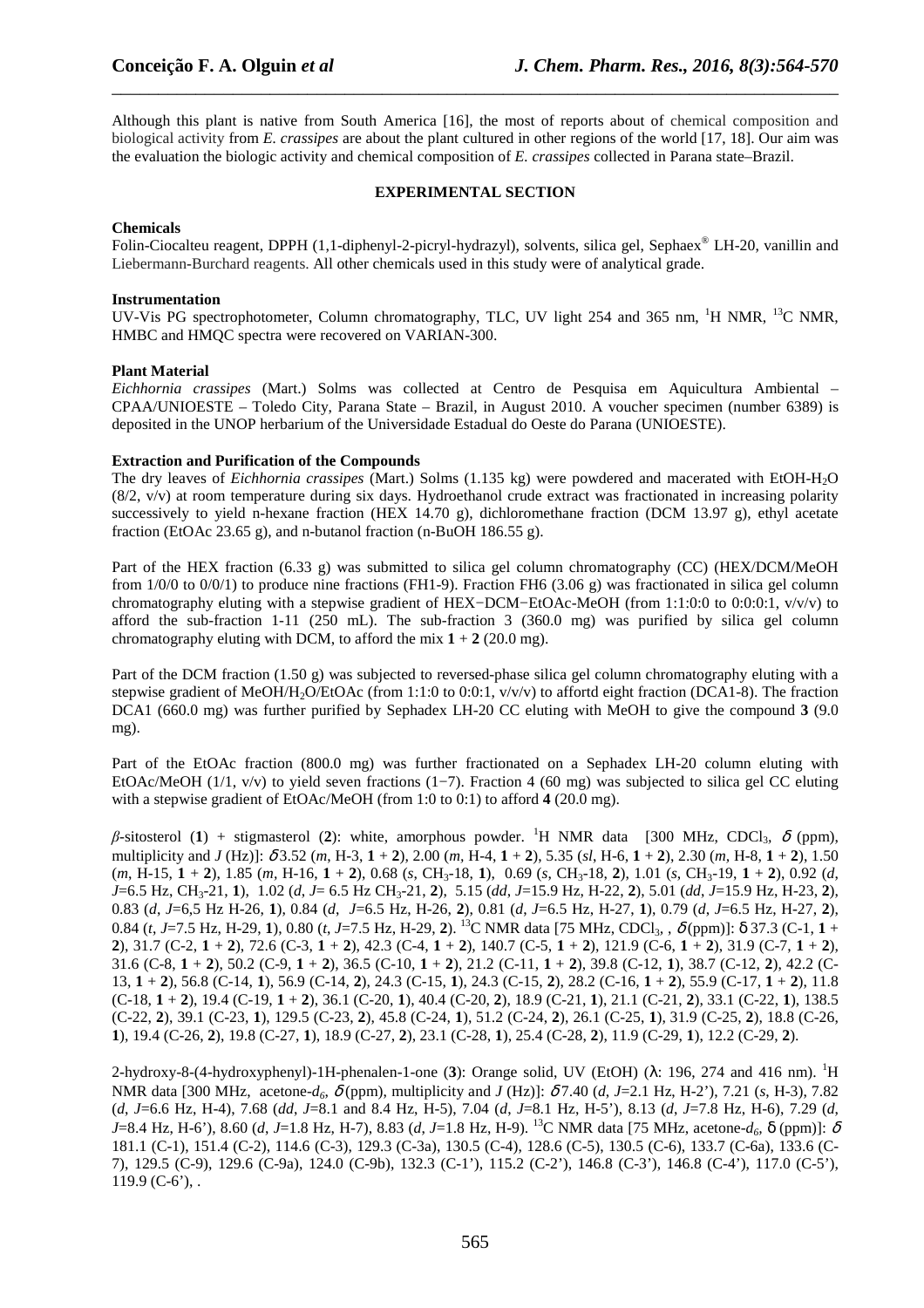Shikimic acid (4): <sup>1</sup>H NMR data [300 MHz, acetone- $d_6$ ,  $\delta$  (ppm), multiplicity and *J* (Hz)]:  $\delta$  6.78 (*sl*, H-2), 4.36 (*sl*, H-3), 3.63 (*m*, H-4), 3.97 (*m*, H-5), 2.73 (*dd*, *J*=5.1 e 18 Hz, H-6a), 2.18 (*dd*, *J*=5.7 and 18.0 Hz, H-6b). <sup>13</sup>C NMR data [75 MHz, acetone*-d6,* δ (ppm)]: δ 131.1 (C-1), 138.4 (C-2), 67.3 (C-3), 72.8 (C-4), 68.4 (C-5), 31.8 (C-6), 170.4 (COOH).

\_\_\_\_\_\_\_\_\_\_\_\_\_\_\_\_\_\_\_\_\_\_\_\_\_\_\_\_\_\_\_\_\_\_\_\_\_\_\_\_\_\_\_\_\_\_\_\_\_\_\_\_\_\_\_\_\_\_\_\_\_\_\_\_\_\_\_\_\_\_\_\_\_\_\_\_\_\_

#### **Toxicity test on Artemia salina Leach**

The brine shrimp lethality assay was performed following the reported procedure [19]. The hexane, dichloromethane, ethyl acetate and n-butanol fraction were dissolved in artificial sea water (38 g/L, and 1% of DMSO) and diluted to different concentration (1, 10, 100 and 1000 ppm). 3 mL of the samples together with 10 shrimp were added in appropriate recipient and the final volume was adjusted to 5 mL, in triplicate. After 24 h incubation under light, the number of dead and survivor brine shrimps in each tube was counted. The DL<sub>50</sub> values were calculated by graphics from concentration vs. lethality percentage using a Probit scale adjust. The extract with  $DL_{50} \leq 200$  ppm were considered active.

#### **Antioxidant activity**

The antioxidant potential of the extracts was determined by DPPH (1,1-diphenyl-2-picryl-hydrazyl) method[20]. This assay is based on the measurement of the reducing ability of antioxidants toward DPPH radical, through electron spin resonance (EPR) detection or by measuring the decrease of its absorbance monitored by a spectrophotometer. The result is normally expressed using the EC50 value, defined as the concentration of antioxidant that causes a 50% decrease in the DPPH absorbance.

The extracts solution were used in concentration 5.0, 10.0, 25.0, 50.0, 125.0 and 250.0 µg/mL. 0.3 mL of the extract solution were added to a 2.7 mL of the 40 µg/mL DPPH methanolic solution, the mixtures were shaken vigorously and left to stand in the dark for 30 min at room temperature, then absorbance was read at 517 nm. The experiments were run in quadruplicate. Radical scavenging capacity was expressed as percentage effect (AA%) and calculated using the following equation:  $AA\% = [(Abs\ control - Abs\ sample)/Abs\ control] \times 100$ . Negative control was used a DPPH methanolic solution, and positive control ascorbic acid and BHT (butylated hydroxytoluene).

The EC50 values were submitted to analyses of variance (ANOVA) following by Turkey`s test. Statistical program Minitab 14 and Excel® 2010 were used. A probability of  $P < 0.05$  was considered as significant.

#### **Total phenolic content**

Total phenolic constituents (TPC) of plant extracts was determined by Folin-Ciocalteau (FC) reagent [21]. Aqueous solution of the extract in the concentration of 0.15 mg/mL was used in the analysis. The reaction mixture was prepared by mixing 1.0 mL of aqueous solution of extract, 0.5 mL of 10% Folin-Ciocalteu's reagent. After 5 minutes, 2.0 mL of a 20%  $\text{Na}_2\text{CO}_3$  solution was added to the mixture. The mix was kept for 60 min., after the absorbance was read at 760 nm. The TPC was determined from extrapolation of calibration curve which was made by preparing tannic acid solution (concentration of 10, 20, 30, 40 e 50  $\mu$ g/mL). The TPC was expressed as milligrams of tannic acid equivalents per mL of extract (mg EAT/mL).

#### **Antimicrobial activity**

The antimicrobial activity *in vitro* was tested against five microorganisms: *Staphylococcus aureus* (ATCC 25922), *Bacillus subtilis* (ATCC 6633), *Escherichia coli* (ATCC 8739), *Pseudomonas aeruginosa* (ATCC 3686) and *Candida albicans* (ATCC 10231) from General Microbiology Laboratory collection of the UNIOESTE.

The bioassay was performed by M2-A8 method from Clinical and Laboratory Standards Institute- CLSI [22]. The bioassay was performed in petri dishes with Agar Muller Hinton. It was added 50µL of each extract tested in concentration of the 20 mg/mL in hole in the plates. The plates were incubed at 35 ºC during 24 h to bacteria and 48 h to fungus, in duplicate.

#### **RESULTS AND DISCUSSION**

#### **3.1 Identification of the Compounds**

The chemical structure of the mix β-sitosterol (**1**) and stigmasterol (**2**) (figure 1) were determined by NMR data compared with the previous data reported [23, 24, 25].

<sup>1</sup>H NMR spectrum showed the signal at  $\delta$  5.35 (H-6, *sl*, **1** and **2**) suggesting an olefinic proton, two double doublet at  $\delta$ 5.15 and 5.01 (H-22 and H-23, respectively) from stigmasterol, and the multiplet at  $\delta$ 3.52 assigned to a proton attached to a oxygenated carbon (H-3, 1 and 2). The signal at  $\delta 0.69$  and 2.30 characteristic from methine and methylene protons were observed. In the <sup>13</sup>C NMR spectrum, the signals at  $\delta$  140.7 and 121.9 were assigned to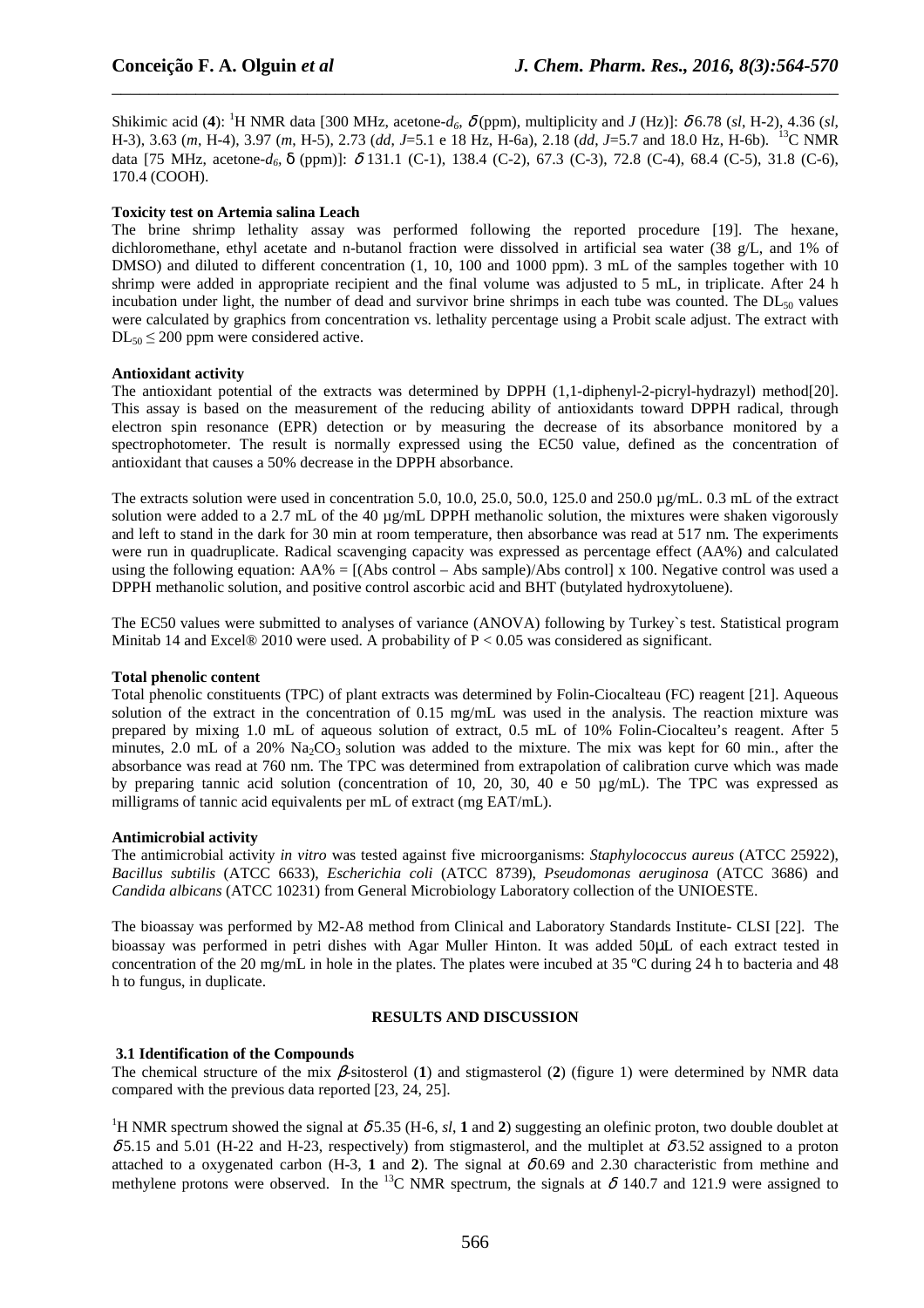double bond between C-5 and C-6 for both β-sitosterol and stigmasterol, and the signals at δ 138.5 and 129.5 are characteristic for double bond between C-22 and C-23 from stigmasterol. The ratio of β-sitosterol (51.25%) and stigmasterol (48.75%) in the mix were estimated due the integration of the H-6 (relative intensity:  $0.80, 1 + 2$ ), H-22 and H-23 (relative intensity: 0.39 of **2**). Greca and co-workers isolated, from *E. crassipes* collected in Italy, three steroids with allelochemical activity, were effective in inhibiting the growth of radish root (*Raphanus sativus* L.) [9].

\_\_\_\_\_\_\_\_\_\_\_\_\_\_\_\_\_\_\_\_\_\_\_\_\_\_\_\_\_\_\_\_\_\_\_\_\_\_\_\_\_\_\_\_\_\_\_\_\_\_\_\_\_\_\_\_\_\_\_\_\_\_\_\_\_\_\_\_\_\_\_\_\_\_\_\_\_\_



**Figure 1: Compounds isolated from by** *E. crassipes*

The chemical structure of the compound **3** (2-hydroxy-8-(4-hydroxyphenyl)-1H-phenalen-1-one) was elucidated using NMR data (1 and 2D) and comparison with the literature data reported [26]. The  ${}^{1}$ H NMR spectrum showed nine signals at  $\delta$ 7.00 to 8.84 ppm. The tricyclic phenalenone system was confirmed by the presence of six aromatic protons, the doublet at  $\delta$ 7.29 (*J*=2.0 Hz), the double doublet at  $\delta$ 7.28 (*J*=8.3 and 2.0 Hz) and the doublet at  $\delta$ 7.03  $(J=8.3 \text{ Hz})$  suggesting the presence of trissubstituted aromatic ring at 1, 3 and 4 position. The <sup>13</sup>C NMR spectrum showed characteristic signs of aromatic carbons. HMBC spectrum showed the correlation from the signals at  $\delta 7.21$ (H-3), 7.82 (H-4), 8.13 (H-6), 8.60 (H-7) and 8.84 (H-9) to  $\delta$  124.0, confirmed the C9b position and the phenalenone system. Phenylphenalenones compounds have been reported from *E. crassipes* [10, 11, 12, 13, 26, 27].

The shikimic acid (**4**) obtained from EtOAc extract was identified by NMR data 1 and 2D and comparison with the literature data reported [28]. The <sup>1</sup>H NMR spectrum showed six signals at  $\delta$ 2.18 to 6.78 ppm. The double doublets at δ 2.73 and 2.18 (*J*=5.1 and 18.0) was assigned to methylene protons of C-6. In the COSY spectrum was observed the  ${}^{1}H-{}^{1}H$  correlation for H-6 with H-5 ( $\delta$  3.97), and the system –CH<sub>2</sub>–CH(OH)–CH(OH)–CH(OH)–CH– was confirmed. In the <sup>13</sup>C NMR spectrum, the signals at  $\delta$ 131.1 and 138.4 were assigned to olefinic carbons C-1 and C-2, and the signals at  $\delta$  67.3, 72.8 and 68.4 were assigned to methine carbons C-2, C-3 and C-4 respectively. The HMBC spectrum showed the correlation from H-5 to C-1 ( $\delta$ 131.0) and C-3 ( $\delta$  67.0), H-2 to C-4 ( $\delta$ 72.8) and C-6  $(\delta$  31,8).

The compounds isolated from plant species containing one or more aromatic ring, are biosynthesized by shikimate pathway, which the central intermediate in the pathway is shikimic acid. The shikimate pathway provides a route to aromatic amino acid as tyrosine, tryptophan and phenylalanine, they are precursors of a wide range of aromatic metabolites secondary [29], as well the phenylphenalenones [30].

#### **3.2 Biologic assays**

The brine shrimp (*A. salina*) assay is simple and useful bioassays for toxicity of crude extract from plants [31].The crude extracts obtained from *E. crassipes* were submitted to brine shrimp assay, the active one was the dichloromethane extract with DL<sub>50</sub> 49.40 ppm. This is the first report about toxicity from crude extract of *E*. *crassipes*, this results established the presence of bioactive compound in the dichloromethane extract.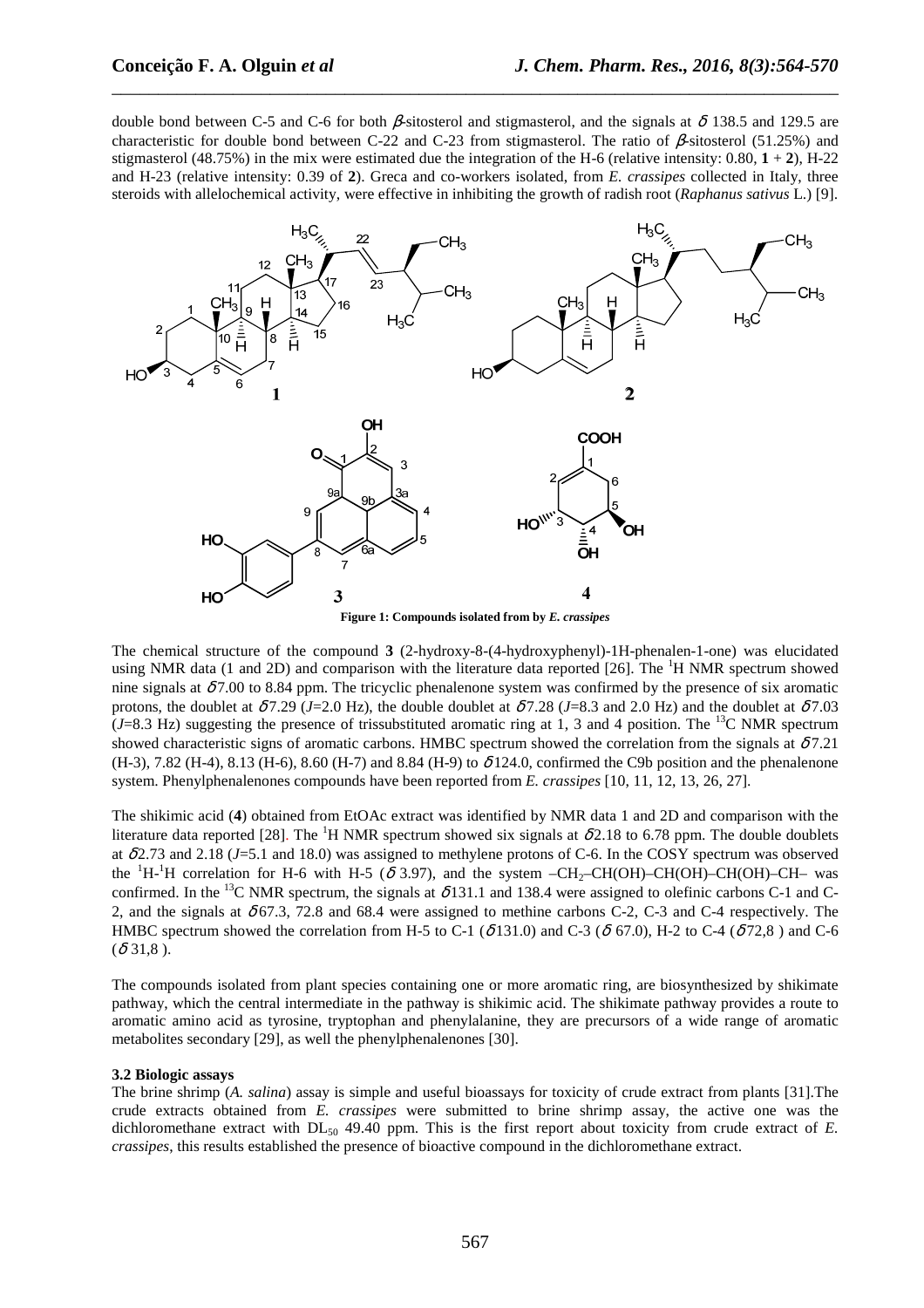The crude extracts tested against the bacteria (*Staphylococcus aureus*, *Bacillus subtilis*, *Escherichia coli*, *Pseudomonas aeruginosa*) and the fungus (*Candida albicans*) were inactive. Shanab and co-workers found antimicrobial activity of the methanol extract and the hexane and ethyl acetate fractions against *Candida albicans*, *Strptococcus faecalis*, *Staphylococcus aureus*, *Escherichia coli* and *Bacillus subtilis* [6]. Fareed and co-workers tested crude extracts from leaves and roots of the *E. crassipes* against seventeen microorganisms and all extracts were active, the best result was found to extracts from leaves against *Aspergillus niger* and *Fusarium oxysporum*, and for extracts from roots against *Bacillus subtilis* and *Bacillus cereus* [32].

\_\_\_\_\_\_\_\_\_\_\_\_\_\_\_\_\_\_\_\_\_\_\_\_\_\_\_\_\_\_\_\_\_\_\_\_\_\_\_\_\_\_\_\_\_\_\_\_\_\_\_\_\_\_\_\_\_\_\_\_\_\_\_\_\_\_\_\_\_\_\_\_\_\_\_\_\_\_

The antioxidant activities and total phenolic content of all crude extracts obtained from *E. crassipes* are shown in Table 1. The total phenolic content to extracts was in range of 10.93 to 66.97 mg EAT/mL. The highest concentration of phenols was measured in dichloromethane and ethyl acetate extracts.

| extract         | Yield $(\%)$ | TFC (mg EAT/mL) | $EC_{50}$ ± SD (µg/mL) |
|-----------------|--------------|-----------------|------------------------|
| Hexane          | 1.30         | 13.79           | $322.52 + 1.03$        |
| Dichloromethane | 1.23         | 66.97           | $107.28 + 1.43$        |
| Ethyl acetate   | 2.08         | 64.12           | $66.46 \pm 0.32$       |
| n-Butanol       | 3.11         | 10.93           | $745.09 + 45.96$       |
| <b>BHT</b>      |              | -               | $10.33 + 2.25$         |
| Ascorbic acid   | -            | -               | $16.80 + 0.71$         |

**Table 1: Total phenolic content (TFC), antioxidant activity (EC50) and yield (%) of the extracts** 

Some studies have demonstrated a correlation between phenolic content and antioxidant capacity. The highest concentration of phenols is related with good antioxidant capacity, our result is in agreement with other findings. The dichloromethane and EtOAc extracts showed highest concentration of phenols and highest antioxidant activity. The red color observed to both DCM and EtOAc extracts was assigned to phenylphenalenone compounds, which are phenolic pigments with antioxidant activity.

The quantitative antioxidant evaluation (AA%) for the extracts are shown in Figure 2. The DCM and EtOAc showed similar profile, antioxidant activity between 76 and 84% to the concentration 125 and 250  $\mu$ g/mL.



**Figure 2: Porcentage of the antioxidant activity of extracts and controls: 1-HEX; 2- DCM; 3-EtOAc; 4- n-BuOH; 5- BHT; 6- ascorbic acid** 

Sduties developed by Ho Yu-Ling and co-workers with methanol and aquoseus extract from *E. crassipes* collected in Taiwan, were not significant, showed low antioxidant capacity [33]. However, the study using acetone/methanol extract from leaves and petiole, from plant collected in Tailand, showed a good antioxidant capacity  $(IC_{50})$ 145.33 $\mu$ g/mL to leaves and IC<sub>50</sub> 179.18  $\mu$ g/mL to petiole), the naringenine flavonoid was determinated as the principal phenolic compound found in the plant [18]. Studies performed with the plant collected in Canada, showed that the antioxidant effect from *E. crassipes* is as effective as soy and garllic [34].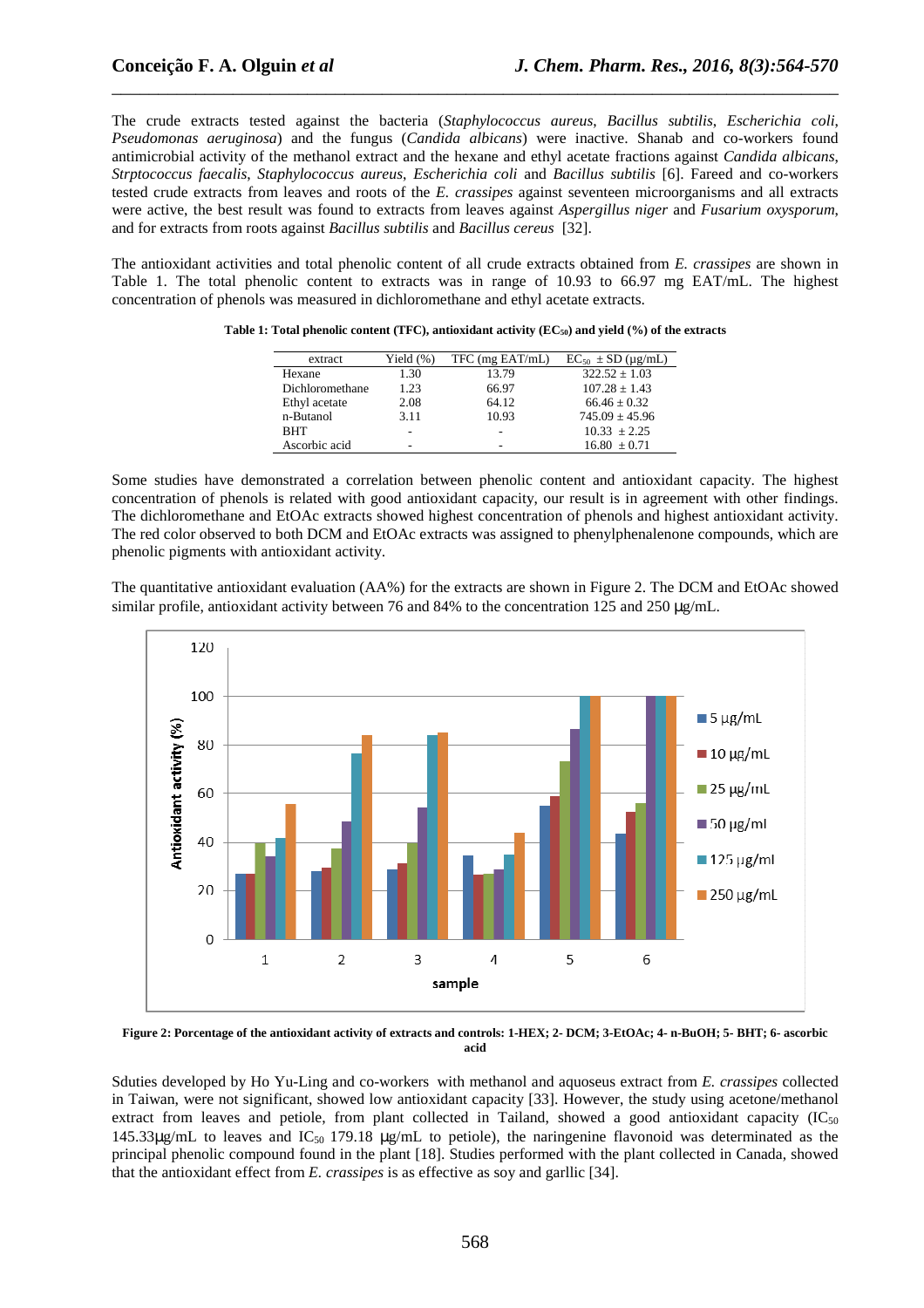Phytochemical investigation have been demonstrated that a species, depending of the region collected, may show a genetic variability resulting in plants with different chemical composition. Which explains for example, a species having a therapeutic application in one location and another region have sometimes different uses [35]. This is related to the production of secondary metabolites that can be influenced by biological and environmental factors [36].

\_\_\_\_\_\_\_\_\_\_\_\_\_\_\_\_\_\_\_\_\_\_\_\_\_\_\_\_\_\_\_\_\_\_\_\_\_\_\_\_\_\_\_\_\_\_\_\_\_\_\_\_\_\_\_\_\_\_\_\_\_\_\_\_\_\_\_\_\_\_\_\_\_\_\_\_\_\_

This was observed for *E. crassipes* that depending on the region that was collected showed different biological activity and chemical composition. *E. crassipes* is one of the largest aquatic plants proliferation in lake of the Itaipu electric power, located in western Parana state, and their uncontrolled growth can affect the aquatic ecosystem. Thus, the results obtained in this study open the possibility of exploring this plant as a supplier of antioxidants.

#### **CONCLUSION**

The results obtained in this work showed a good antioxidant activity of *Eichhornia crassipes* extracts, particularly for dichloromethane and ethyl acetate, thus stimulating the investigation of the use of this plant as an agent supplier of antioxidants. Moreover, it can be an alternative to help the control of *E. crassipes*, which can affect the aquatic ecosystem and cause problems in the turbines of the Itaipu electric power.

#### **Acknowledgments**

UNIOESTE for structural support and UEM for conducting the spectras.

#### **REFERENCES**

[1] AT Martins; RA Pitelli. *Planta Daninha,* **2005**, 23, 233-42.

[2] SM Thomaz; LM Bini. Ecologia e manejo de macrófitas aquáticas, EDUEM, Maringá, **2003**; 341 p.

[3] MR Kalantari; M Shokrzadeh; AG Ebadi; C Mohammadizadeh; MI Choudhary; Atta-Ur-rahman. *J Appl Sci,*  **2006**, 6, 2110-6.

[4] Y Zimmels; F Kirzhner; A Malkovskaja. *J Environ Manage,* **2006**, 81, 420-8.

[5] S Patel. *Rev Environ Sci Bio/Technol,* **2012**, 11, 249-59.

- [6] SMM Shanab; EA Shalaby; DA Lightfoot; HA El-Shemy. *PLoS One,* **2010**, 5, 13200.
- [7] Y Addisie; AC Medellin. *Afr J Plant Sci*, **2012**, 6, 270-6.
- [8] VJ Pott; A Pott. Plantas aquáticas do pantanal. 1ª ed., EMBRAPA, Brasilia, **2000**; 404 p.
- [9] MD Greca; P Monaco; L Previtera. *Tetrahedron,* **1991**, 47, 7129-34.
- [10] MD Greca; R Lanzetta; L Mangoni; P Monaco; L Previtera L. *Bioorg Med Chem Lett*, **1991**, 1, 599-600.
- [11] MD Greca; R Lanzetta; A Molinaro; P Monaco; L Previtera. *Bioorg Med Chem Lett*, **1992**, 2, 311-4.
- [12] MD Greca; A Molinaro; P Monaco; L Previtera. *Tetrahedron*, **1992**, 48, 3971-6.
- [13] MZ Wang; XH Caia; XD Luo*. Helv Chim Acta,* **2011**, 94, 61-6.

[14] EA Ghabbour; G Davies; Y Lam; J Mao; B Xing. Book of Abstracts, 218th ACS National Meeting, New Orleans: American Chemistry Society, **1999**, 22-26.

- [15] K Toki; N Saito; K Iimura; T Suzuki; T Honda. *Phytochemistry*, **1994**. 36, 1181-3.
- [16] Y Zhang; D Zhang; SCH Barrett. . *Mol. Ecol* **2010**, 19, 1774-86.
- [17] ZH Jin; YY Zhuang; SG Dai; TL Li. *Bull Environ Contam Toxicol*, **2003**, 71, 1048-52.
- [18] P Chantiratikul; P Meechai; W Nakbanpotec. Res J Biol Sci, **2009**, 4, 1113-7.
- [19] BN Meyer; NR Ferrigni; JE Putnam; LB Jacobsen; DE Nichols; JL Mclaughlin.. *Planta Med* **1982**, 45, 31-4.
- [20] CMM Sousa; HR Silva; GM Vieira-Jr; MCC Ayres; CLS Costa; DS Araújo. Quim Nova **2007**, 30, 351-5.

[21] JM Monteiro; EMF Lins Neto; ELC Amorim; RR Strattmanm; EL Araújo; UP Albuquerque.. *Rev Arvore,*  **2005**, 29, 999-05.

[22] EM Borges. Estudo fitoquímico de Trichogonia menthaefolia Gardner (Asteraceae- Eupatorieae) [Dissertation] (Mestrado em Química). Ribeirão Preto: Universidade de São Paulo, **2006**.

[23] MOF Goulart; AEG Sant'ana; RA Lima; SH Cavalcante; MG Carvalho; R Braz Filho. Quim Nova, **1993**, 16, 95-100.

- [24] D Hölscher; B Schneider. *Phytochemistry*, **2005**, 66, 59-64.
- [25] J Ascari; JÁ Takahashi; MAD Boaventura. *Plant Med Aromat,* **2010**, 9, 20-8.
- [26] Greca M D, Previtera L, Zarrelli A. **2008**. *Tetrahedron Lett* 49: 3268-72.
- [27] Greca M D, Previtera L, Zarrelli A. **2009**. *Tetrahedron* 65: 8206-8.
- [28] Adrio J, Carretero J C, Ruano J L G, Cabrejas L M M. **1997**. *Tetrahedron Asymmetry* 8: 1623-31.
- [29] Schmid J, Amrhein N. **1995**. *Phytochemistry* 39: 737-49.
- [30] Edwards J M, Scchmitt R C, Weiss U. **1972**. *Phytochemistry* 11: 1717-20.

[31] Luna J S, Santos A F, Lima M R F, Omena M C, Mendonça FAC, Bieber LW. **2005**. *J Ethnopharmacol* 97: 199-06.